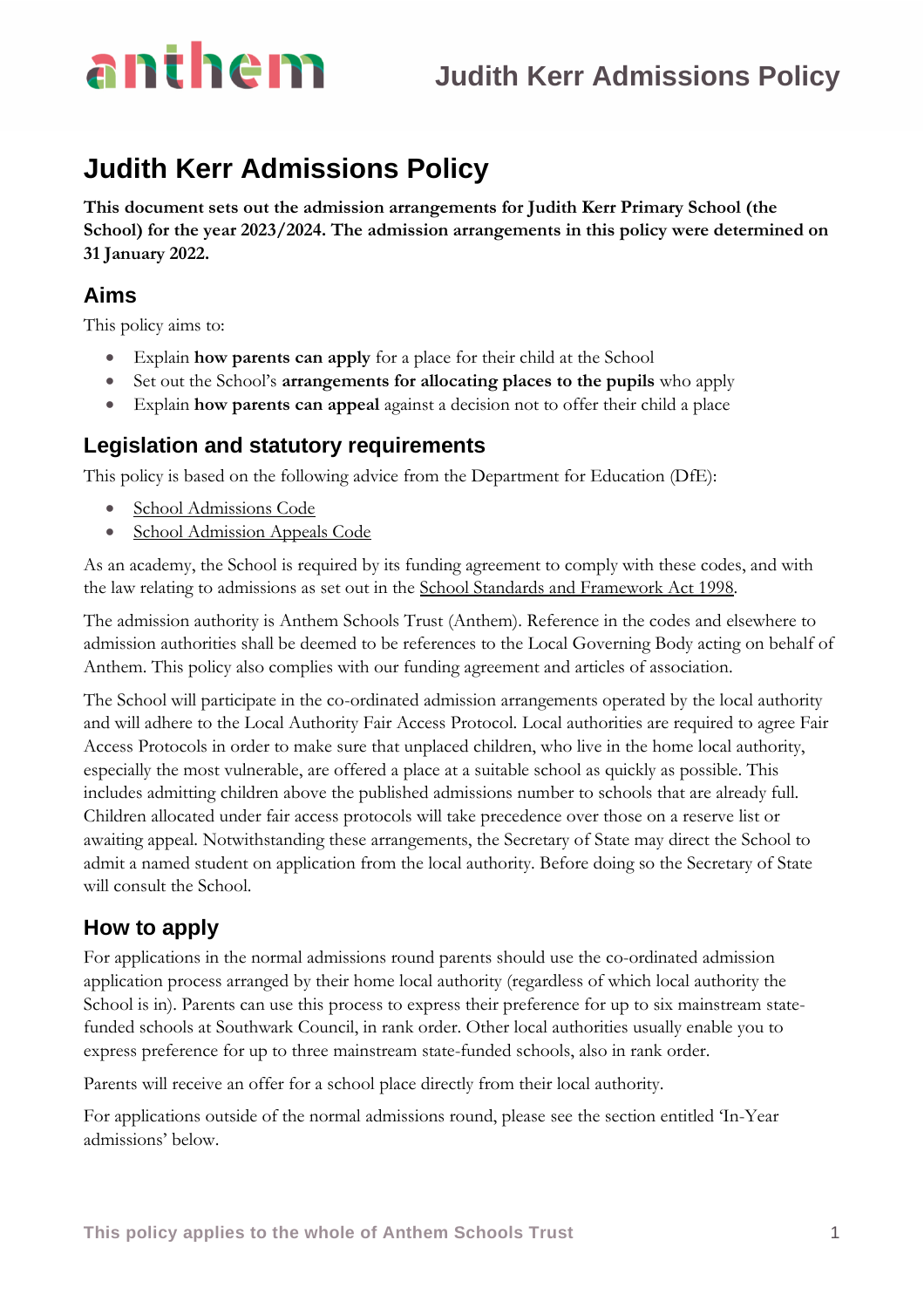# anthem

## **Judith Kerr Admissions Policy**

## **Consideration of applications**

The School will consider all applications for places. The School has an agreed admission number of 56 (the Published Admission Number – PAN) pupils for entry in Reception. Where fewer than 56 applications are received, the School will offer places to all those who have applied. We reserve the right to check any address and other information provided so we can apply the oversubscription criteria accurately and fairly. As an admission authority we have the right to investigate any concerns we may have about your application and to withdraw the offer of a place if we consider there is evidence that you have made a fraudulent claim or provided misleading information, for example if a false address was given which denied a place to a child with a stronger claim. If a place is withdrawn, the application will be considered afresh and you will be advised of your right of appeal if a place is refused.

Before setting a PAN higher than its agreed admission number, the School will inform the local authority and reference this change on the School's website. Students will not be admitted above the PAN unless exceptional circumstances apply, and such circumstances shall be reported to the Secretary of State.

### **Procedures where the School is oversubscribed – Oversubscription Criteria**

In the event of there being more applications than places available, after the admission of pupils with an Education and Health Care Plan (EHCP) where the school is named in the EHCP, places will be allocated in the following order of priority:

- 1. Looked After Children and Previously Looked After Children<sup>1</sup>, including those children who appear to have been in state care outside of England and ceased to be in state care as a result of being adopted.
- 2. Children with a sibling attending the school at the time of application<sup>2</sup>. In the event of there being more siblings than there are remaining places in a year group, it is possible that a sibling under these circumstances would not be offered a place. Where siblings exceed the remaining places in a year group, places will be allocated by the drawing of lots. Please also see the note on multiple births and siblings in the same year below.
- 3. Children of any member of staff at the School, in either of the following circumstances:
	- a) The member of staff has been employed at the School for two or more years at the time at which the application for admission to the School is made, or

<sup>1</sup> A 'looked after child' is a child who is (a) in the care of a local authority, or (b) being provided with accommodation by a local authority in the exercise of their social services functions (see the definition in Section 22(1) of the Children Act 1989) at the time of making an application to a school. A child is regarded as having been in state care outside of England if they were in the care of or were accommodated by a public authority, a religious organisation, or any other provider of care whose sole or main purpose is to benefit society. Previously looked after children are children who were looked after, but ceased to be so because they were adopted (or became subject to a child arrangements order or special guardianship order). This includes children who were adopted under the Adoption Act 1976 (see section 12 adoption orders) and children who were adopted under the Adoption and Children's Act 2002 (see section 46 adoption orders). Child arrangements orders are defined in s.8 of the Children Act 1989, as amended by Section 12 of the Children and Families Act 2014. Child arrangements orders replace residence orders and any residence order in force prior to 22 April 2014 is deemed to be a child arrangements order. Section 14A of the Children Act 1989 defines a 'special guardianship order' as an order appointing one or more individuals to be a child's special guardian (or special guardians).

<sup>2</sup> 'Sibling' is defined in these arrangements as half, full, step, adoptive or foster brother or sister living predominantly in the same home as the child at the time of application and/or at the time of admission.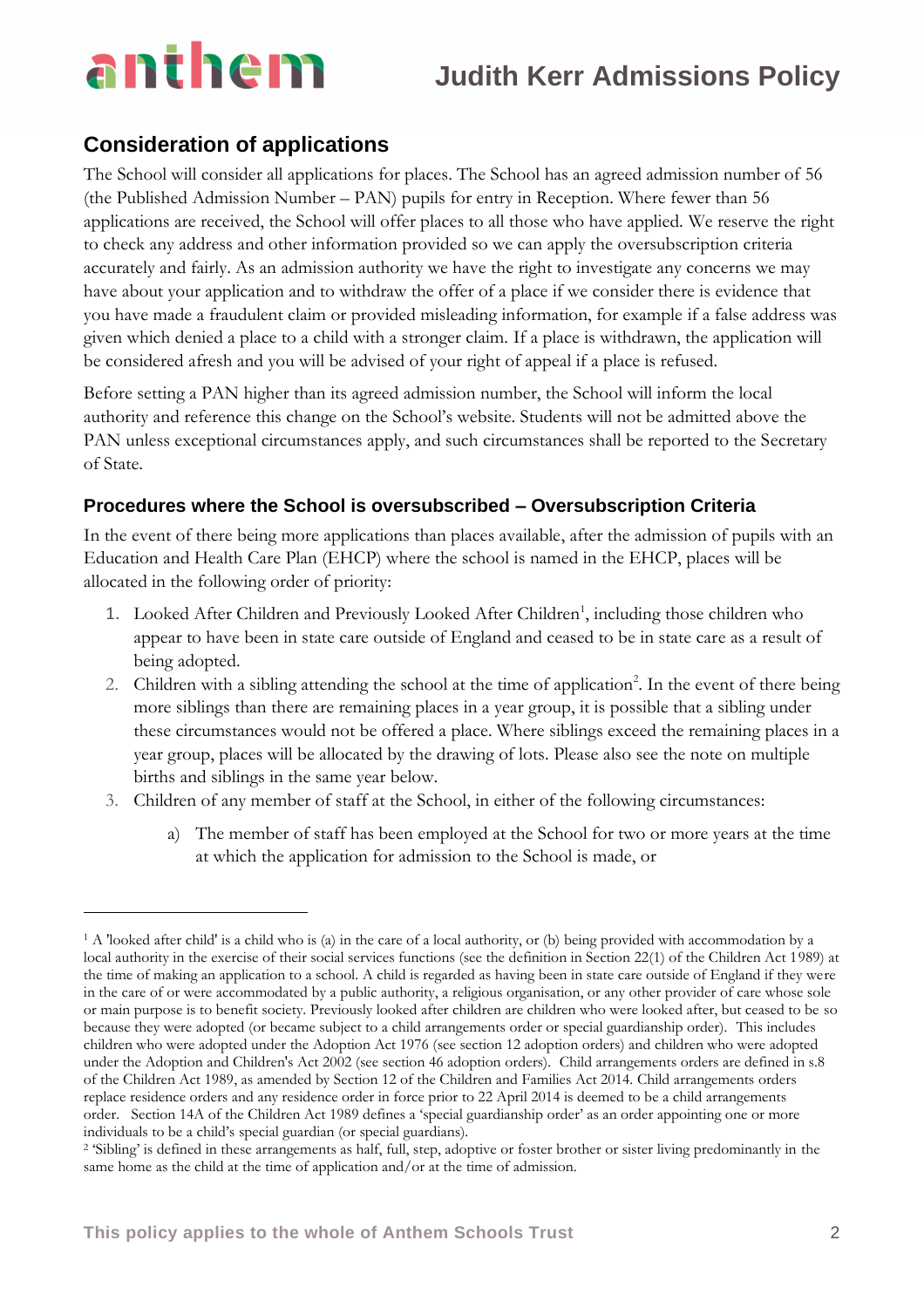## **Judith Kerr Admissions Policy**

# anthem

- b) The member of staff is recruited to fill a vacant post for which there is a demonstrable skill shortage.
- 4. Any places that remain at this point will be divided equally between the following two criteria:
	- a) Other children by distance from the School, with priority for admission given to children who live nearest to the School. Distance is measured as a straight line from the School gate to the front door of a child's home. The School uses Ordnance Survey data information for these calculations. The home address is considered as the address where the child lives for the majority of term time with a parent (as defined in section 576 of the Education Act 1996). Where a child lives normally during the school week with more than one parent at different addresses, the home address accepted for the purposes of school admissions will be the one where the child spends the majority of term time. If a parent can show that their child spends an equal amount of time at two addresses during school term time with a parent, they can choose which address to use on the application. If a parent has more than one home, we will accept the address where the parent and child normally live for the majority of the school term time as the home address.
	- b) Random allocation. This process will be independently verified by someone who does not work at the school or the local authority.

#### **Tie-break**

The oversubscription criteria are listed in the order we apply them. If it is necessary to distinguish between more than one applicant in any criteria, the next criteria will be applied until the tie-breaker is used. In the case of 2 or more applications that cannot be separated by the oversubscription criteria outlined above, the School will use random allocation as a tie breaker to decide between applicants. This process will be independently verified by someone who does not work at the school or the local authority.

#### **Multiple births and siblings in the same year**

If Siblings<sup>3</sup> in the same year group are split by operation of the oversubscription criteria, the school will go above its published admission number, where applicable, to accommodate all Siblings unless this would make the class too large and prejudice the education of the other children or when this would breach infant class size limits. Note that multiple birth children are 'excepted pupils' to infant class limits if allocated in this way.

### **Children of UK Service Personnel (UK Armed Forces)**

In order to support the military covenant aimed at removing disadvantage for UK service personnel (UK Armed Forces), and Crown Servants returning from abroad the following arrangements will apply;

- If an application is supported by an official letter declaring a posting and a relocation date then an intention to move to a confirmed address or quartering within the UK will be accepted for a child for the purposes of implementing the oversubscription criteria.
- Where an application is not supported by an official letter declaring a posting and relocation date, or is not being made due to a new posting then the child's current address will be used to examine the application against the oversubscription criteria until the child is formally resident in the new address.

<sup>3</sup> As defined above.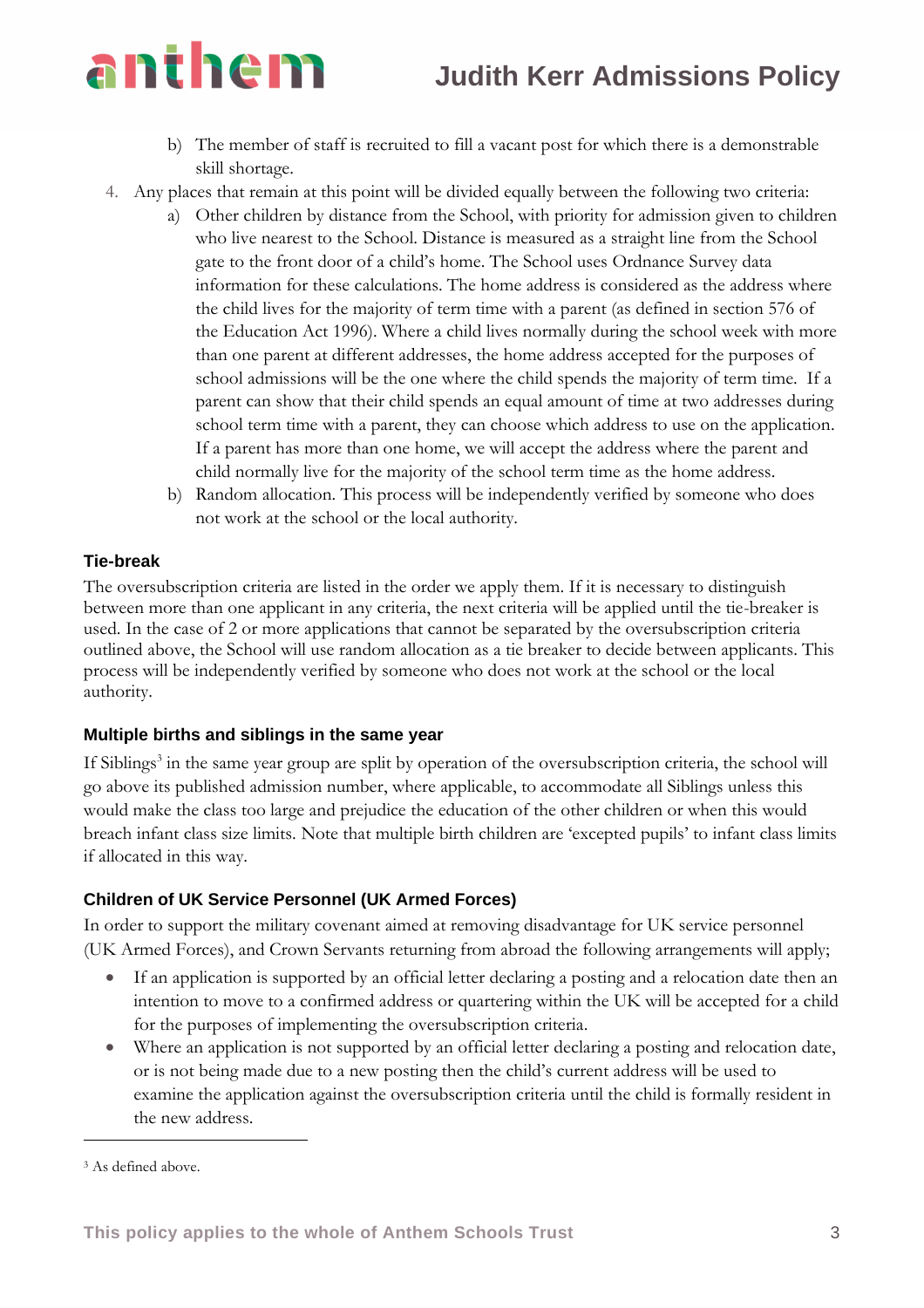# **Judith Kerr Admissions Policy**

# anthem

- Proof of intended occupation of the residential address such as mortgage statement, exchange of contracts or signed tenancy agreement will be required. For applicants participating in the Future Accommodation Model trial, a letter accepting an address under the scheme will be accepted if a signed tenancy agreement cannot be provided.
- An offer may be withdrawn if a child does not reside at the address listed on the application form if the school is oversubscribed and use of an incorrect address has resulted in a place being denied to another child who would otherwise have been offered the place.
- If a family have provided the required proof of posting, a unit postal address will be accepted for the purposes of operating the oversubscription criteria if parents are unable to provide an address or prefer to use the unit address. This unit will be the base to which the parent has been posted.
- In all cases where an applicant is considered after national offer day of the admitting year and parents can demonstrate that the child is a child of a crown servant returning from abroad or is a child of a serving member of the armed forces, the School will consider whether to offer a place at a School even if the School has reached its official PAN. When making the decision whether to offer over PAN the School will consider the circumstances of each case including:
	- If the applicant would have been offered a place had they applied on time in the admissions round of the year of entry.
	- Whether there is any child on the reserve list with higher priority under the oversubscription criteria.
	- Whether admission of a further student would prejudice the efficient education and efficient use of resources and this prejudice would be excessive.

The School has discretion to admit above the admission number in these circumstances, but they are not obliged to do so. If a place is refused, parents will be informed of their right of appeal.

### **Children below compulsory school age**

Where children below compulsory school age are offered a place at the School, they will be entitled to attend the School full-time in the September following their fourth birthday. A child reaches compulsory school age on the prescribed day following his/her fifth birthday (or on his/her fifth birthday if it falls on a prescribed day). The prescribed days correspond to school terms. They are 31 December, 31 March and 31 August.

Parents may defer their child's entry to the School until later in the School year but not beyond the point at which the child reaches compulsory school age, and not beyond the beginning of the final term of the School year the offer was made for, whichever is the sooner. Where the parents wish, children may attend part-time until later in the School year but not beyond the point at which they reach compulsory school age. Parents must contact the Headteacher to make these arrangements.

### **Requests for admission outside the normal age group**

Parents are entitled to request a place for their child outside of their normal age group for example, if the child is gifted and talented or has experienced problems such as ill health. In addition, the parents of a summer born child may choose not to send that child to School until the September following their fifth birthday and may request that they are admitted out of their normal age group – to reception rather than Year 1. It is important for parents to note that they will have the opportunity and responsibility to provide whatever evidence they wish to support their request. Decisions on requests for admission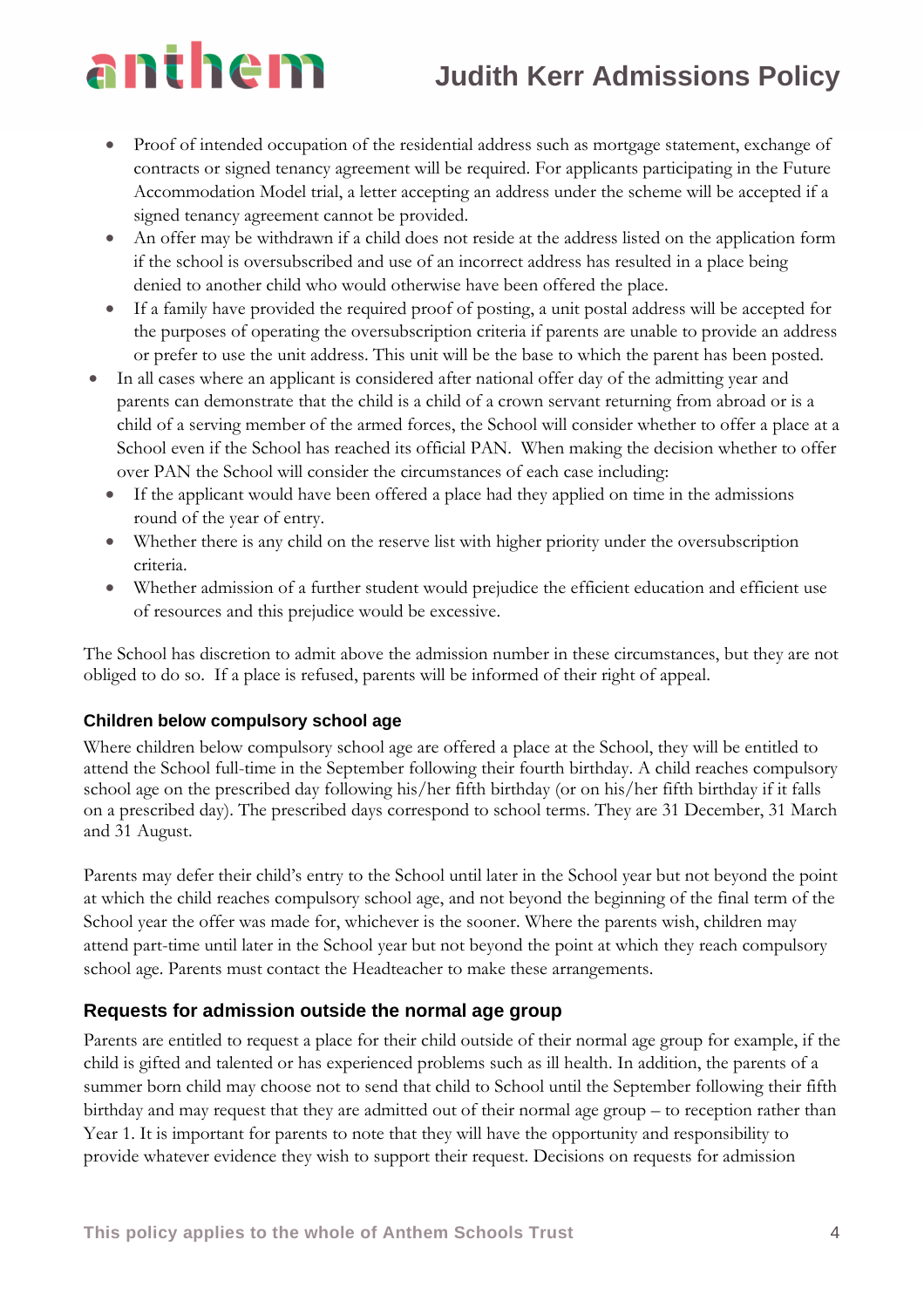# anthem

## **Judith Kerr Admissions Policy**

outside the normal age group will be made based on the circumstances of each case and in the best interests of the child concerned. In accordance with the School Admissions Code, this will include taking account of:

- Parents' views
- Information about the child's academic, social and emotional development
- Where relevant, their medical history and the views of a medical professional
- Whether they have previously been educated out of their normal age group
- Whether they may naturally have fallen into a lower age group if it were not for being born prematurely
- The Headteacher's views

Southwark Council residents who wish to request admission outside the normal age group should complete and submit the form "Request for admission outside of a child's normal age group" which is available at [www.southwark.gov.uk/schooladmissions](http://www.southwark.gov.uk/schooladmissions) or can be requested from the Southwark's school admission team by email at [schools.admissions@southwark.gov.uk](mailto:schools.admissions@southwark.gov.uk). Southwark's admissions team will forward the form to the School for consideration. Non-Southwark residents can contact their home local authority for further information on how to request admission outside of the normal age group. Please ask the school if you need further advice and support on this.

If applying during the normal admissions round, parents can apply for a place in the child's normal age group at the usual time. At the same time, parents may make their application for admission out of the normal age group. Wherever possible, requests for admission outside a child's normal age group will be processed as part of the main admissions round. They will be considered on the basis of the admission arrangements laid out in this policy, including the oversubscription criteria. Applications will not be treated as a lower priority if parents have made a request for a child to be admitted outside the normal age group.

Parents will be informed of the School's decision before April 16 and will always be informed of the reasons for any decision on the year group a child should be admitted to. Once informed of the School's decision, parents may withdraw their application for the normal age group if their application for deferment is agreed or decide to accept the offer of the normal age range if they are refused. Alternatively, they could refuse this offer and make an in-year application (see below). Parents do not have a right to appeal if they are offered a place at the School but it is not in their preferred age group.

### **Operation of waiting lists**

Where in any year the School receives more applications for places than there are places available, a waiting list will operate. The School will hold the waiting list for the duration of the academic year. The School will also maintain waiting lists for year groups other than Reception.

Children's position on the waiting list will be determined solely in accordance with the oversubscription criteria set out above. Where places become vacant, they will be allocated to children on the waiting list in accordance with the oversubscription criteria. The final two criteria will be applied alternately, starting with distance then random allocation. A child's distance ranking and random order ranking is calculated at the time the child joins the waiting list. The waiting list for admissions will be ranked again every time a child is added, in line with the published oversubscription criteria. Where a child changes address after